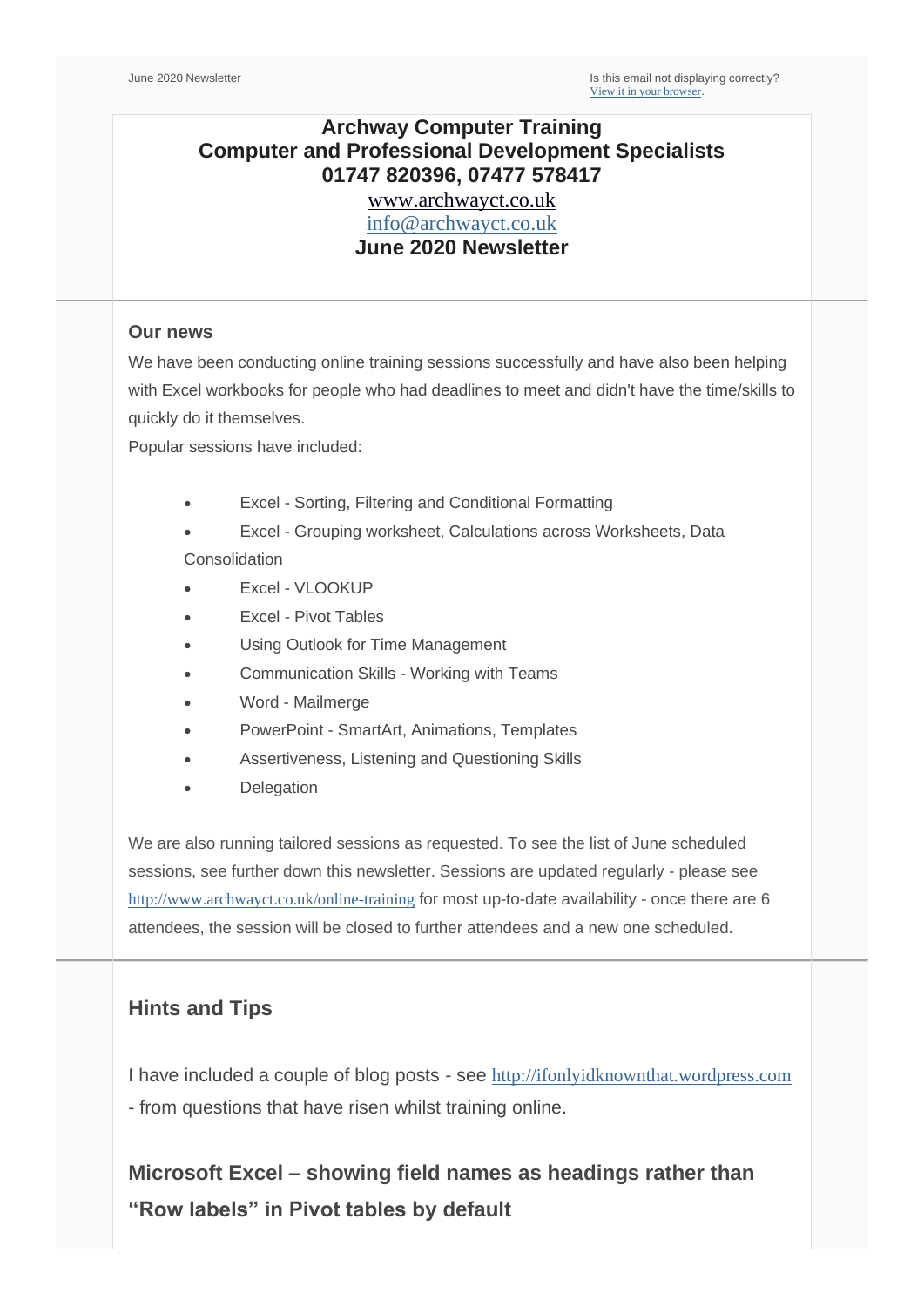For many versions of Microsoft Excel I found it annoying that it said Row labels and Column labels in a Pivot Table instead of the actual field headings.

In Excel 365 this can now eventually be changed to show field headings by default.

To do so, from within Excel itself, go to **File - Options**. Click **Data**.

| Tismont<br>Institutes                                                                                                                             | Change options related to data treport and data analysis                                                                                                                                                                                                                                                                                                                                                                                                                                                                                                                                                                                                                                                                                                                                                                                                  |
|---------------------------------------------------------------------------------------------------------------------------------------------------|-----------------------------------------------------------------------------------------------------------------------------------------------------------------------------------------------------------------------------------------------------------------------------------------------------------------------------------------------------------------------------------------------------------------------------------------------------------------------------------------------------------------------------------------------------------------------------------------------------------------------------------------------------------------------------------------------------------------------------------------------------------------------------------------------------------------------------------------------------------|
| Oak                                                                                                                                               | Data systems                                                                                                                                                                                                                                                                                                                                                                                                                                                                                                                                                                                                                                                                                                                                                                                                                                              |
| Preofeng.<br>Seve<br>Impiego -<br>Law of Atoms<br>Adventured.<br><b>Customers</b> Niskow<br>Dash Assess Tucket<br>AA3 dia<br><b>Touch Carrier</b> | Edit Default Lighted<br>Make changes to the default legeur of FloorTeblec.<br>In: Direkto ando fot large Plyntflable wheely specificate to police reflect time<br>B<br>Double up to find a short with at least this right for a faith is size week for thousand to [200]<br>The form the Entert State Education and the Physical Administration of Content Committees To<br>Dr. Daudie gedo for legal Data Model operations<br>Draskie capity for Hate Model spendman after the reculti is at least his bear to MO 10<br>Disable automatic grouping of Data/Time colorers to therifulder.<br>Woow begans chicke inspect to buyouts<br>- From Bases Expert<br>1.1 Frien OData Data Feed Excepts<br>Fines Blvh Leavest<br>Piece (Brd. Oaks Import Augusto)<br>L. Hon Set Separat<br>1. Frank Data Committees Michael Dragong-<br>T. From 50% Server Support |
|                                                                                                                                                   | Canada<br>CHE                                                                                                                                                                                                                                                                                                                                                                                                                                                                                                                                                                                                                                                                                                                                                                                                                                             |

# Click **Edit Default Layout**.

| Edit Default Layout                |                             |                               | <sup>8</sup><br>x                       |
|------------------------------------|-----------------------------|-------------------------------|-----------------------------------------|
| <b>Layout Import</b>               |                             |                               |                                         |
| <b>T32</b>                         | ÷                           | Import                        |                                         |
| <b>Subtotals</b>                   |                             |                               |                                         |
| Show all Subtotals at Top of Group | $\sim$                      |                               | <b>Include Filtered Items in Totals</b> |
| <b>Grand Totals</b>                |                             |                               |                                         |
| On for Rows and Columns            | $\mathcal{H}_{\mathcal{C}}$ |                               |                                         |
| <b>Report Layout</b>               |                             |                               |                                         |
| Show in Outline Form               | $\mathcal{H}^{\mathcal{S}}$ | <b>Regeat All Item Labels</b> |                                         |
| <b>Blank Rows</b>                  |                             |                               |                                         |
| Insert Blank Line after Each Item  |                             | PivotTable Options            |                                         |
| <b>Reset to Excel Default</b>      |                             | OK                            | Cancel                                  |

From the **Report Layout** dropdown, select either **Show in Outline Form** or **Show in Tabular Form**.

Click **OK** twice.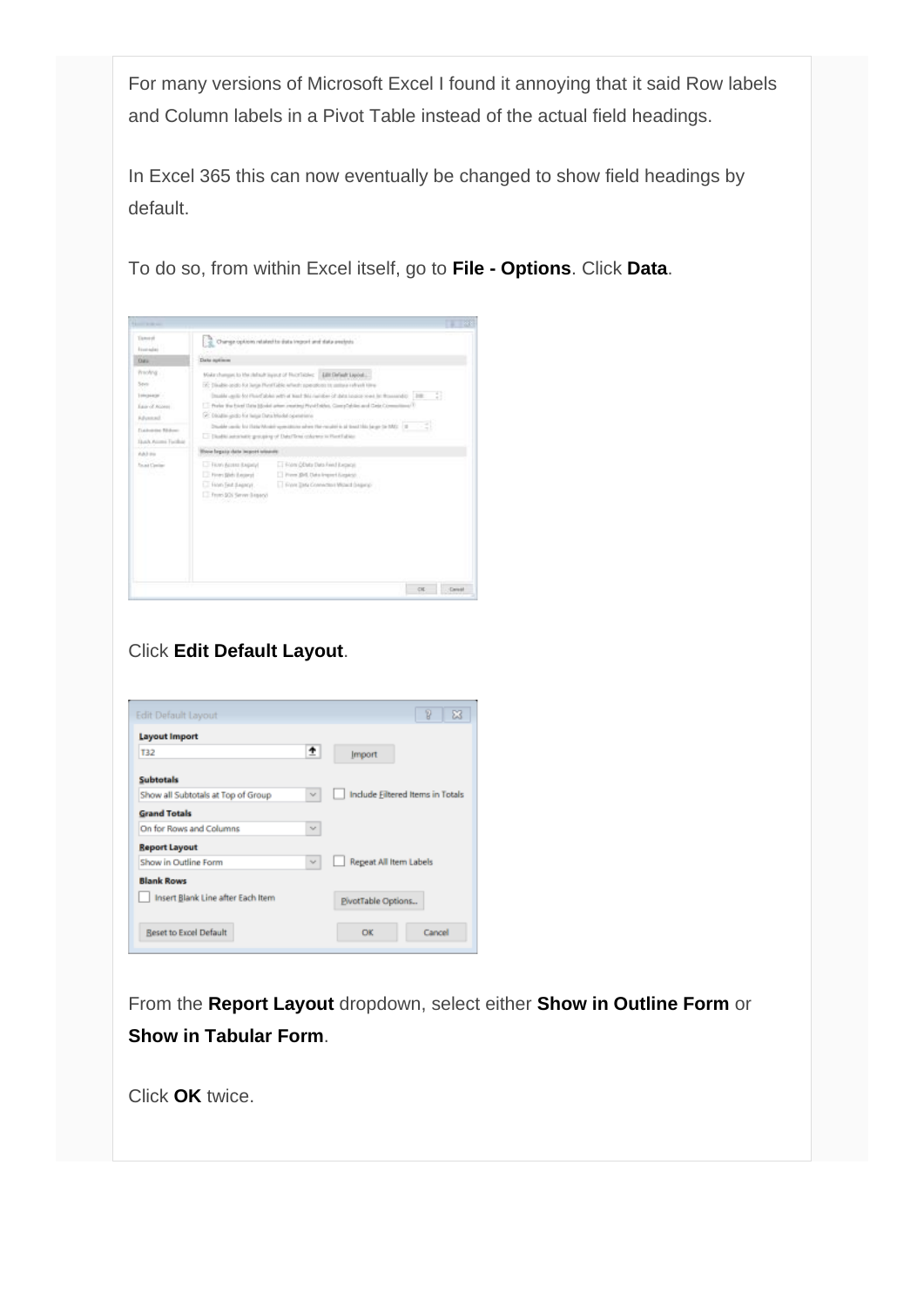In earlier versions, by default if you create a pivot table, instead of showing the field names, it will say row labels and column labels.

| Sum of OrderID          | Column Labels * |      |     |      |      |      |      |      |                      |
|-------------------------|-----------------|------|-----|------|------|------|------|------|----------------------|
| <b>Row Labels</b><br>l۳ | 1               | ž    | з   | 4    | 5    | 6    | 7    |      | <b>8 Grand Total</b> |
| $= 2013$                |                 |      |     |      |      |      |      |      |                      |
| 0et                     | 8               |      | 8   | 5    |      |      |      |      | 21                   |
| Nov                     | 16              |      | 18  |      | 11   |      |      |      | 45                   |
| Dec                     | 32              | 29   | 22  | 56   | 36   | 40   |      | 19   | 234                  |
| 2014                    |                 |      |     |      |      |      |      |      |                      |
| Jan                     |                 | 90   |     | 54   | 29   |      | 34   | 88   | 295                  |
| Feb                     | 123             | 38   |     | 74   | 43   |      | 36   | 37   | 351                  |
| Mar                     | 55              | 44   |     | 155  | 101  |      | 47   | 192  | 594                  |
| Αpr                     |                 | 60   | 57  | 56   | 58   |      |      | 59   | 250                  |
| May                     | 66              |      | 73  | 133  | 205  |      | 275  | 268  | 1020                 |
| Jun                     | 167             | 167  |     | 86   | 77   | 242  |      | 239  | 978                  |
| Jul                     | 200             | 197  | 95  | 389  | 181  |      | 275  | 191  | 1528                 |
| Aug                     |                 | 230  | 108 | 104  | 214  | 226  | 340  | 325  | 1547                 |
| Sep                     | 122             | 121  |     | 252  | 118  | 123  | 253  | 364  | 1353                 |
| Oct                     | 273             | 131  |     | 271  | 129  | 136  | 132  | 263  | 1335                 |
| Nov                     | 145             | 441  | 144 |      | 149  | 142  | 281  | 432  | 1734                 |
| Dec                     |                 | 152  |     |      |      |      |      | 304  | 456                  |
| <b>Grand Total</b>      | 1207            | 1700 | 525 | 1635 | 1351 | \$09 | 1673 | 2781 | 11781                |

To see the field names instead, click on the **Pivot Table Tools Design** tab, then in the **Layout** group, click the **Report Layout** dropdown and select either **Show in Outline Form** or **Show in Tabular form**. The relevant labels will then be displayed.

| Sum of OrderID     |                  | Product Code v |      |                |
|--------------------|------------------|----------------|------|----------------|
| Years              | OrderDate v<br>× | 1              | z    | $\overline{3}$ |
| $= 2013$           |                  |                |      |                |
|                    | <b>Oct</b>       | 8              |      | a              |
|                    | Nov              | 16             |      | 18             |
|                    | Dec              | 32             | 29   | 22             |
| $= 2014$           |                  |                |      |                |
|                    | Jan              |                | 90   |                |
|                    | Feb              | 123            | 38   |                |
|                    | Mar              | 55             | 44   |                |
|                    | Apr              |                | 60   | 57             |
|                    | May              | 66             |      | 73             |
|                    | Jun              | 167            | 167  |                |
|                    | Jul              | 200            | 197  | 95             |
|                    | Aug              |                | 230  | 108            |
|                    | Sep              | 122            | 121  |                |
|                    | 0ct              | 273            | 131  |                |
|                    | Nov              | 145            | 441  | 144            |
|                    | Dec              |                | 152  |                |
| <b>Grand Total</b> |                  | 1207           | 1700 | 525            |
|                    |                  |                |      |                |

Find out more about our **[Excel training](http://www.archwayct.co.uk/microsoft-office-training/microsoft-excel-training)** 

# **Microsoft Excel - Using Quick Analysis for % of Totals and Cumulative Totals**

To calculate % of Totals in Excel, you would normally have to use absolute cell references or name the Total cell. Similarly for cumulative totals, you would have to create the relevant formula. Provided you have Excel 2013 or a later version than that, you can save the effort of using formulas by using the Quick Analysis tool.

Ensure you have a spare column next to the data for the answers to be inserted. You do not need to have created the total.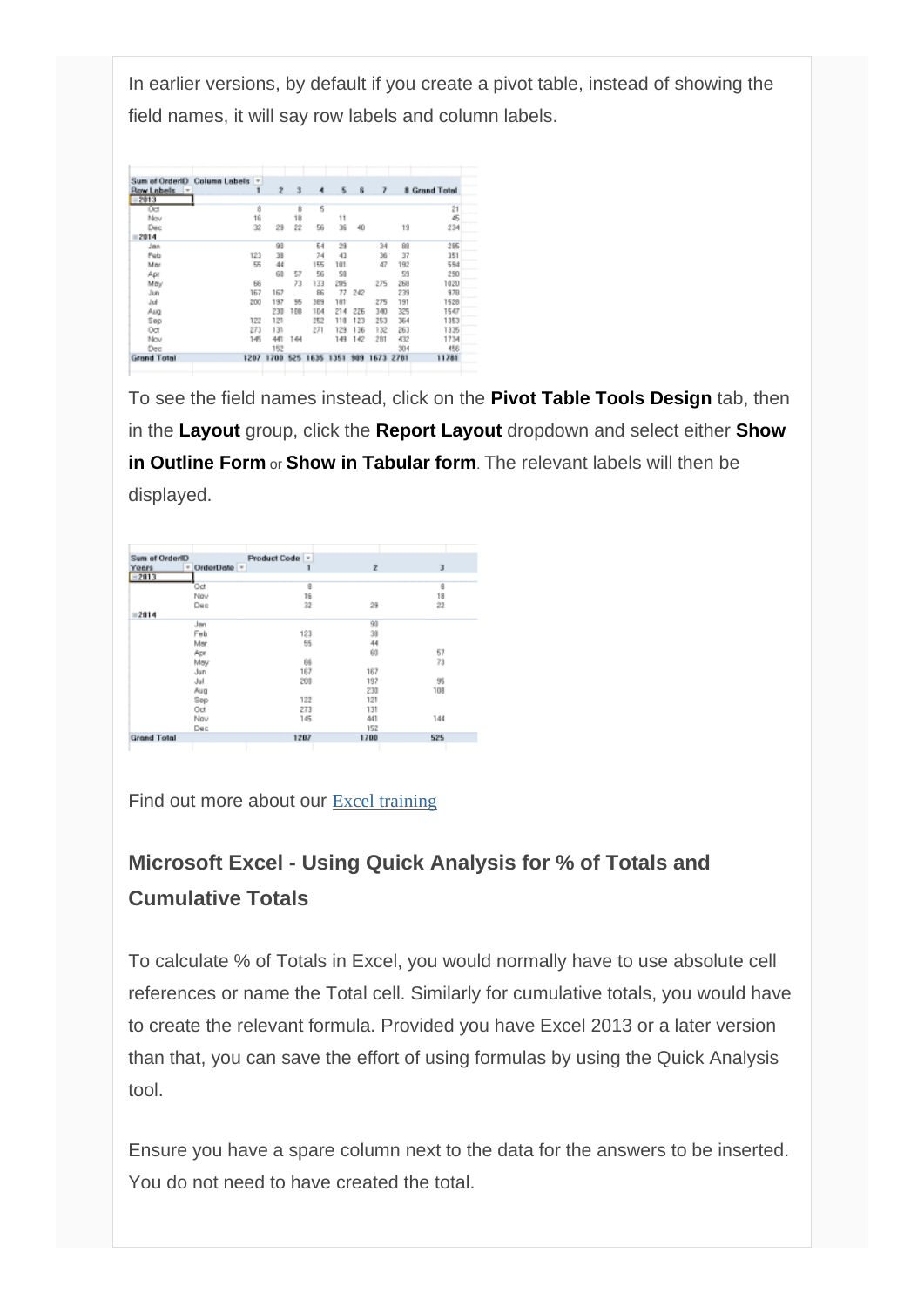|               | Projected<br>Ŧ   | fx<br>÷<br>×<br>$\checkmark$<br>6900 |   |
|---------------|------------------|--------------------------------------|---|
|               | А                | в                                    | с |
|               |                  |                                      |   |
|               |                  | <b>Sales (£000) Year 2019</b>        |   |
| $\frac{2}{3}$ |                  |                                      |   |
| 4             |                  |                                      |   |
| 5             | Qtr 1            | 6,900                                |   |
| 6             | Qtr <sub>2</sub> | 7,100                                |   |
| 7             | Qtr 3            | 7,200                                |   |
| 8             | Qtr 4            | 7,250                                |   |
| 9             |                  |                                      | Q |
| 10            |                  |                                      |   |

At the bottom right, you will see the **Quick Analysis**button. Click on it.

|               | A     |                                                                  | B      |          | C       | D          | Ε      |
|---------------|-------|------------------------------------------------------------------|--------|----------|---------|------------|--------|
| 1             |       |                                                                  |        |          |         |            |        |
| $\frac{2}{4}$ |       | Sales (£000) Year 2019                                           |        |          |         |            |        |
|               |       |                                                                  |        |          |         |            |        |
|               |       |                                                                  |        |          |         |            |        |
| 5             | Qtr 1 |                                                                  |        | 6,900    |         |            |        |
| 6             | Qtr 2 |                                                                  |        | 7.100    |         |            |        |
| 7             | Qtr 3 |                                                                  |        | 7.200    |         |            |        |
| 8             | Qtr 4 |                                                                  |        | 7.250    |         |            |        |
| 9             |       |                                                                  |        |          | 图       |            |        |
| 10            |       |                                                                  |        |          |         |            |        |
| 11            |       | Formatting                                                       | Charts | Tatals   | Tables  | Sparklines |        |
| 12            |       |                                                                  |        |          |         |            |        |
| 13            |       |                                                                  |        |          |         |            |        |
| 14            |       | m                                                                | ▬      | 桂        | 島       | 踝          | ŧ₹     |
| 15            |       | Data Bars                                                        | Color  | Icon Set | Greater | Top 10%    | Clear  |
| 16            |       |                                                                  | Scale  |          | Than    |            | Format |
|               |       |                                                                  |        |          |         |            |        |
| 17            |       | Conditional Formatting uses rules to highlight interesting data. |        |          |         |            |        |
| 18            |       |                                                                  |        |          |         |            |        |

You can do several things with Quick Analysis including Conditional Formatting, creating Charts, creating Tables and creating Sparklines. Today I am concentrating on some of the **Totals** options.

Click on **Totals** along the top of the Quick Analysis section. Further buttons will be shown. The first group are for doing calculations across rows. We are looking at columns here so scroll to the right.

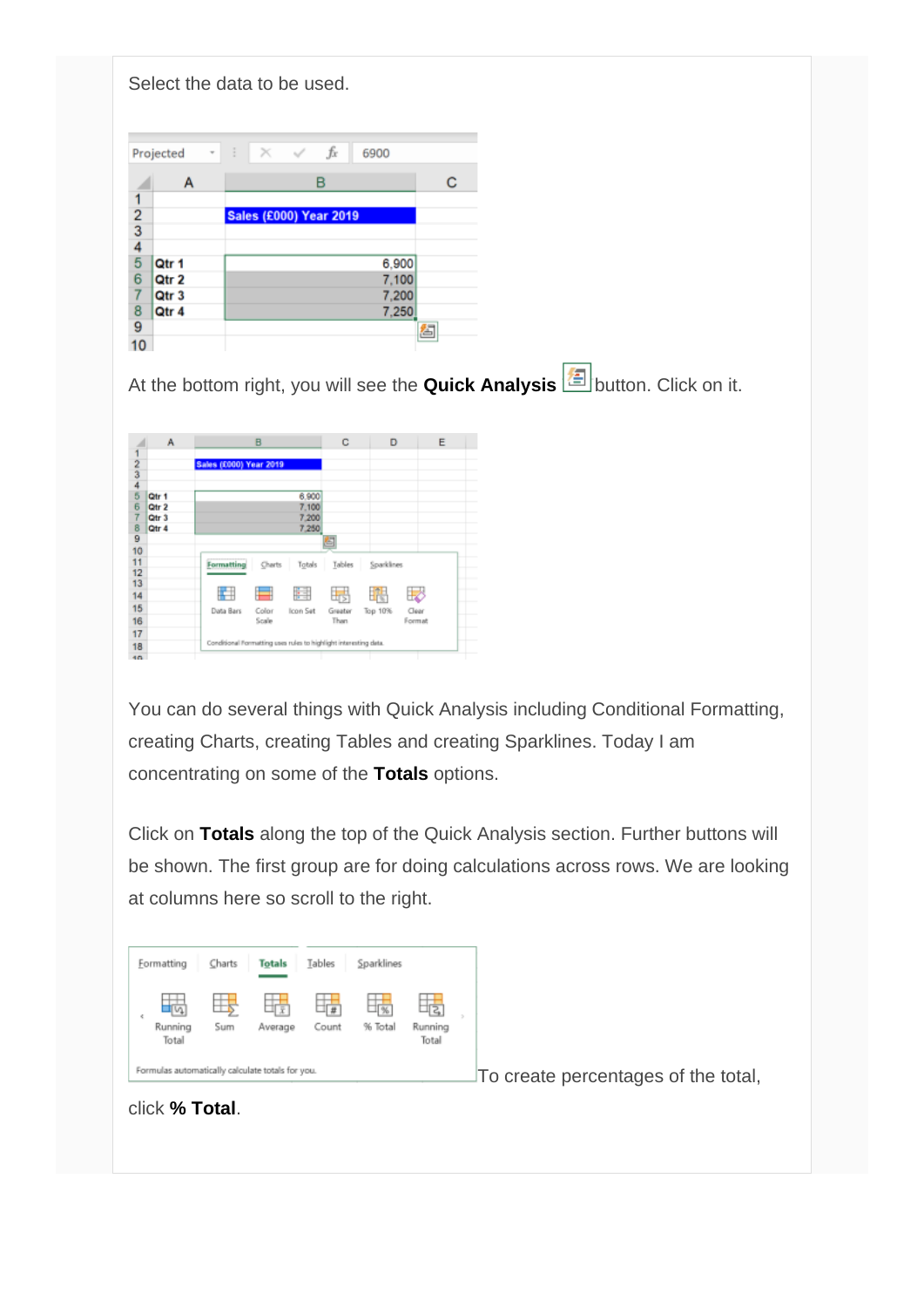|       | <b>Sales (£000) Year 2019</b> |        |
|-------|-------------------------------|--------|
|       |                               |        |
| Qtr 1 | 6.900                         | 24.25% |
| Qtr 2 | 7.100                         | 24.96% |
| Qtr 3 | 7,200                         | 25.31% |
| Qtr 4 | 7.250                         | 25.48% |

[T](https://ifonlyidknownthat.files.wordpress.com/2020/05/quick-analysis-4.png)o calculate a cumulative total,

# click **Running Total**.

|       | <b>Sales (£000) Year 2019</b> |       |  |
|-------|-------------------------------|-------|--|
| Qtr 1 | 6900                          | 6900  |  |
| Qtr 2 | 7100                          | 14000 |  |
| Qtr 3 | 7200                          | 21200 |  |
| Qtr 4 | 7250                          | 28450 |  |
|       |                               |       |  |
|       |                               |       |  |

[F](https://ifonlyidknownthat.files.wordpress.com/2020/05/quick-analysis-5.png)ind out more about our **[Excel](http://www.archwayct.co.uk/microsoft-office-training/microsoft-excel-training)** 

## **[training](http://www.archwayct.co.uk/microsoft-office-training/microsoft-excel-training)**.

# **Online Training Sessions**

Since it is no longer feasible to do face-to-face training, we are pleased to be able to announce some interactive short training sessions.

Sessions will be conducted using WebEx or Zoom and will be limited to 6 people. Once a session is full, new dates will be released.

Training files and a meeting invitation will be sent out to participants in advance of the training session. Sessions are updated regularly **[here](http://www.archwayct.co.uk/online-training)**.

**To find out more details, ring on the mobile number at the top of this newsletter,** [email](mailto:janet@archwayct.co.uk?subject=Online%20Training)  [us](mailto:janet@archwayct.co.uk?subject=Online%20Training) **or fill in our online [contact form](http://www.archwayct.co.uk/contact)**.

| <b>Date</b>      | Time       | <b>Session</b>                                         | <b>Cost</b> |
|------------------|------------|--------------------------------------------------------|-------------|
| 27th             | 11:00      | Crystal Reports - Sorting Records, Filtering Record,   | $E35 +$     |
| May              | 12:30      | <b>Grouping Records, Summary Fields</b>                | <b>VAT</b>  |
| 27th             | 15:00      | Microsoft Project - Working with Tasks, Creating a     | $E30 +$     |
| May              | 16:30      | Gantt Chart, Links, Lags and Leads                     | <b>VAT</b>  |
| 28 <sub>th</sub> | 09:30      | <b>PowerPoint - Tables and Charts</b>                  | $E25 +$     |
| May              | 10:30      |                                                        | <b>VAT</b>  |
| 28 <sub>th</sub> | 13:00 -    | <b>Crystal Reports - Parameter Queries</b>             | $E35 +$     |
| May              | 14:30      |                                                        | <b>VAT</b>  |
| 28 <sub>th</sub> | $15:00 -$  | Microsoft Project - Creating a resource sheet,         | $E30 +$     |
| May              | 16:30      | Assigning resources to tasks                           | <b>VAT</b>  |
| 29 <sub>th</sub> | $ 09:30 -$ | <b>Excel - Grouping worksheets, Calculation across</b> | $E25 +$     |
| May              | 10:30      | worksheets, Data Consolidation                         | <b>VAT</b>  |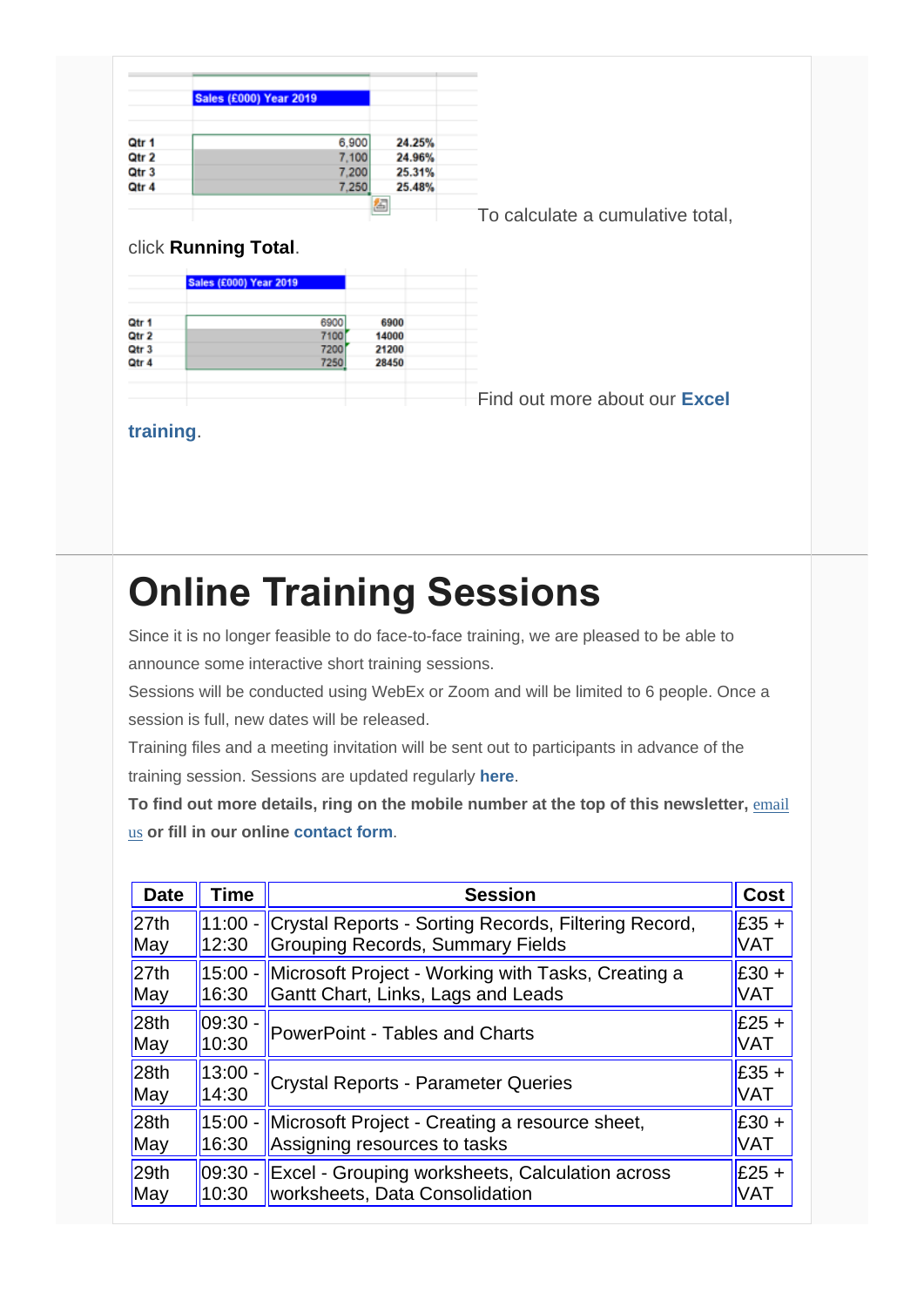| 29th<br>May      | 11:00 -<br>12:00   | PowerPoint - Using SmartArt, Animating bulleted lists<br>and SmartArt, Using Drawing Tools, Manipulating<br><b>Pictures</b>                             | $£25 +$<br><b>VAT</b> |
|------------------|--------------------|---------------------------------------------------------------------------------------------------------------------------------------------------------|-----------------------|
| 1st              | $09:30 -$          | Microsoft Project - Baselining a Project and Tracking                                                                                                   | $£25 +$               |
| June             | 10:30              | Progress                                                                                                                                                | VAT                   |
| 1st              | $11:00 -$          | PowerPoint - Working with SmartArt, Animating                                                                                                           | $£25 +$               |
| June             | 12:00              | <b>SmartArt and Bulleted Lists</b>                                                                                                                      | <b>VAT</b>            |
| 1st              | $13:30 -$          | Introduction to OneNote                                                                                                                                 | $£30 +$               |
| June             | 15:00              |                                                                                                                                                         | <b>VAT</b>            |
| 1st              | $15:30 -$          | Excel - IF, Nested IF, AND, OR, SUMIF, SUMIFS,                                                                                                          | $£25 +$               |
| June             | 16:30              | COUNTIF, COUNTIFS, AVERAGEIF, IFERROR                                                                                                                   | VAT                   |
| 2nd              | $09:30 -$          | <b>Microsoft Project - Creating Reports</b>                                                                                                             | $£25 +$               |
| June             | 10:30              |                                                                                                                                                         | VAT                   |
| 2nd              | $11:00 -$          | Excel - Sorting, Filtering, Conditional Formatting                                                                                                      | $£25 +$               |
| June             | 12:00              |                                                                                                                                                         | VAT                   |
| 2nd              | $13:30 -$          | Excel - Creating a new workbook, Basic Formatting,                                                                                                      | $£25 +$               |
| June             | 14:30              | Basic Formulas, Saving, Printing                                                                                                                        | <b>VAT</b>            |
| 2nd              | $15:00 -$          | <b>Crystal Reports - Formulas and Functions</b>                                                                                                         | $£35 +$               |
| June             | 16:30              |                                                                                                                                                         | VAT                   |
| 3rd              | $09:15 -$          | Microsoft Project - Consolidating Projects in a Master                                                                                                  | $£30 +$               |
| June             | 10:45              | Plan, Pooling resources across Projects                                                                                                                 | <b>VAT</b>            |
| 28 <sub>th</sub> | $11:00 -$          | Crystal Reports - The Section Expert and Advanced                                                                                                       | $£35 +$               |
| May              | 12:30              | Formatting                                                                                                                                              | VAT                   |
| 4th              | $09:30 -$          | Microsoft Project - Adding costs to projects                                                                                                            | $£25 +$               |
| June             | 10:30              |                                                                                                                                                         | VAT                   |
| 4th              | $11:00 -$          | Excel - Creating a new workbook, Basic Formatting,                                                                                                      | $£25 +$               |
| June             | 12:00              | Basic Formulas, Saving, Printing                                                                                                                        | VAT                   |
| 4th              | $14:00 -$          | Word - Using Word tables, general Word hints and tips                                                                                                   | $E25 +$               |
| June             | 15:00              |                                                                                                                                                         | <b>VAT</b>            |
| 4th<br>June      | 15:30 -<br>16:30   | Excel - Review of Basic Formulas, Absolute cell<br>references (fixed cells), % of Totals, Using Quick<br>Analysis for % of Totals and Cumulative Totals | $£25 +$<br><b>VAT</b> |
| 5th              | $09:30 -$          | PowerPoint - Creating a new presentation, Slide                                                                                                         | $£25 +$               |
| June             | 10:30              | Layouts, Slide Views, Moving Slides                                                                                                                     | <b>VAT</b>            |
| 5th              | $11:00 -$          | Word - Mailmerge                                                                                                                                        | $£25 +$               |
| June             | 12:00              |                                                                                                                                                         | <b>VAT</b>            |
| 5th              | $13:30 -$          | Word - Working with Pictures and Drawing Objects -                                                                                                      | $£25 +$               |
| June             | 14:30              | Inserting, Text Wrapping, Sizing, Effects                                                                                                               | VAT                   |
| 5th              | $15:00 -$          | <b>PowerPoint - Tables and Charts</b>                                                                                                                   | $£25 +$               |
| June             | 16:00              |                                                                                                                                                         | <b>VAT</b>            |
| 8th<br>June      | $09:30 -$<br>10:30 | Outlook - Calendar, Creating Recurring Appointments,<br>Making appointments private, Using the Scheduling<br><b>Assistant</b>                           | $£25 +$<br>VAT        |
| 8th<br>June      | $11:00 -$<br>12:00 | Excel - Review of Basic Formulas, Absolute Cell<br>References (fixed cells), % of Totals, Using Quick<br>Analysis for % of Totals and Cumulative Totals | $£25 +$<br>VAT        |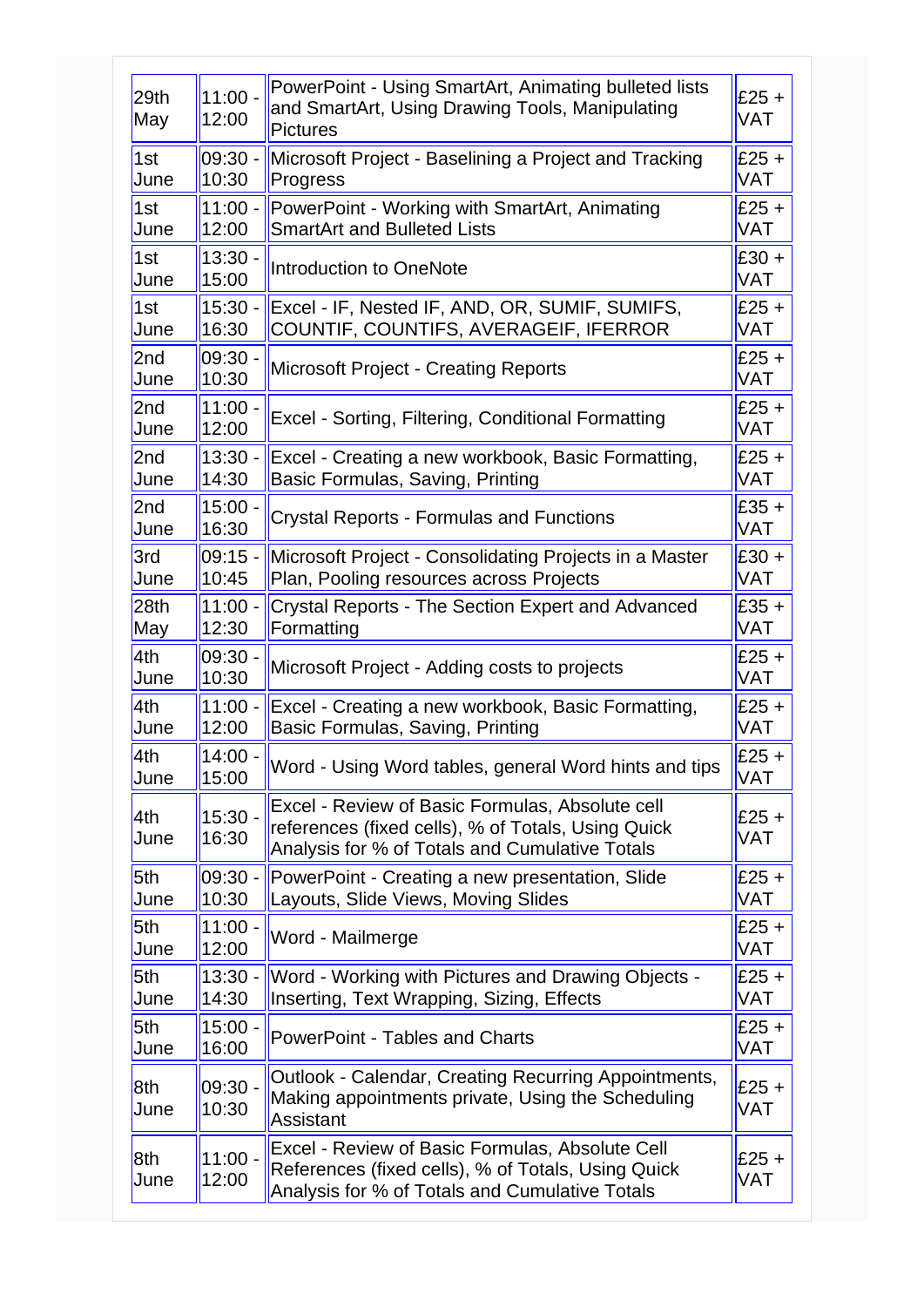| 8th              | $13:30 -$          | PowerPoint - Creating a new presentation, Slide                                                                                                                                         | $£25 +$               |
|------------------|--------------------|-----------------------------------------------------------------------------------------------------------------------------------------------------------------------------------------|-----------------------|
| June             | 14:30              | Layouts, Slide Views, Moving Slides                                                                                                                                                     | <b>VAT</b>            |
| 8th<br>June      | $15:00 -$<br>16:00 | PowerPoint - Using SmartArt, Animating bulleted lists<br>and SmartArt, Using Drawing Tools, Manipulating<br><b>Pictures</b>                                                             | $£25 +$<br>VAT        |
| 9th<br>June      | 09:30 -<br>10:30   | Outlook - Email Rules and Alerts, Creating a Task from<br>an Email, Creating an Appointment from an Email,<br><b>Quick Parts, Email Templates</b>                                       | $£25 +$<br>VAT        |
| 9th<br>June      | $11:00 -$<br>12:00 | Outlook - Calendar, Creating Recurring Appointments,<br>Making Appointments private, Using the Scheduling<br>Assistant                                                                  | $£25 +$<br><b>VAT</b> |
| 9th              | $13:30 -$          | Microsoft Project - Working with Tasks, Creating a                                                                                                                                      | $£30 +$               |
| June             | 15:00              | Gantt Chart, Links, Lags and Leads                                                                                                                                                      | <b>VAT</b>            |
| 9th              | $15:30 -$          | Microsoft Project - Creating a resource sheet,                                                                                                                                          | $£30 +$               |
| June             | 17:00              | Assigning resources to tasks                                                                                                                                                            | <b>VAT</b>            |
| 10 <sub>th</sub> | 09:30 -            | Using WebEx for working remotely                                                                                                                                                        | $£25 +$               |
| June             | 10:30              |                                                                                                                                                                                         | <b>VAT</b>            |
| 10 <sub>th</sub> | $11:00 -$          | <b>Crystal Reports - Crosstabs</b>                                                                                                                                                      | $£35 +$               |
| June             | 12:30              |                                                                                                                                                                                         | <b>VAT</b>            |
| 10th             | $13:30 -$          | <b>Excel Charting</b>                                                                                                                                                                   | $£25 +$               |
| June             | 14:30              |                                                                                                                                                                                         | <b>VAT</b>            |
| 10 <sub>th</sub> | $15:00 -$          | Crystal Reports - Charting                                                                                                                                                              | $£35 +$               |
| June             | 16:30              |                                                                                                                                                                                         | <b>VAT</b>            |
| 11th             | 09:30 -            | <b>Crystal Reports - Working with SubReports</b>                                                                                                                                        | $£35 +$               |
| June             | 11:00              |                                                                                                                                                                                         | VAT                   |
| 11th             | $11:30 -$          | <b>Excel PivotTables</b>                                                                                                                                                                | $£25 +$               |
| June             | 12:30              |                                                                                                                                                                                         | <b>VAT</b>            |
| 11th             | $14:00 -$          | <b>Excel Charting</b>                                                                                                                                                                   | $E25 +$               |
| June             | 15:00              |                                                                                                                                                                                         | <b>VAT</b>            |
| 11th             | $15:30 -$          | <b>Excel - Date and Text Functions</b>                                                                                                                                                  | $£25 +$               |
| June             | 16:30              |                                                                                                                                                                                         | <b>VAT</b>            |
| 12 <sub>th</sub> | $09:30 -$          | Excel - Grouping worksheets, Calculations across                                                                                                                                        | $£25 +$               |
| June             | 10:30              | worksheets, Data Consolidation                                                                                                                                                          | <b>VAT</b>            |
| 12 <sub>th</sub> | $11:00 -$          | Excel - IF, Nested IF, AND, OR, SUMIF, SUMIFS,                                                                                                                                          | $£30 +$               |
| June             | 12:30              | COUNTIF, COUNTIFS, AVERAGEIF, IFERROR                                                                                                                                                   | VAT                   |
| 12 <sub>th</sub> | $13:30 -$          | Excel - Named ranges, VLOOKUP                                                                                                                                                           | $£25 +$               |
| June             | 14:30              |                                                                                                                                                                                         | <b>VAT</b>            |
| 12th             | $15:30 -$          | Microsoft Project - Adding costs to projects                                                                                                                                            | $£25 +$               |
| June             | 16:30              |                                                                                                                                                                                         | VAT                   |
| 15 <sub>th</sub> | 09:30 -            | Microsoft Project - Baselining a Project and Tracking                                                                                                                                   | $£25 +$               |
| June             | 10:30              | Progress                                                                                                                                                                                | VAT                   |
| 15th<br>June     | $11:00 -$<br>13:00 | Effective Communication especially when working<br>remotely - keeping in touch with the team, organising<br>regular meetings, Agenda, feedback from meeting,<br>managing meetings, etc. | $£50 +$<br>VAT        |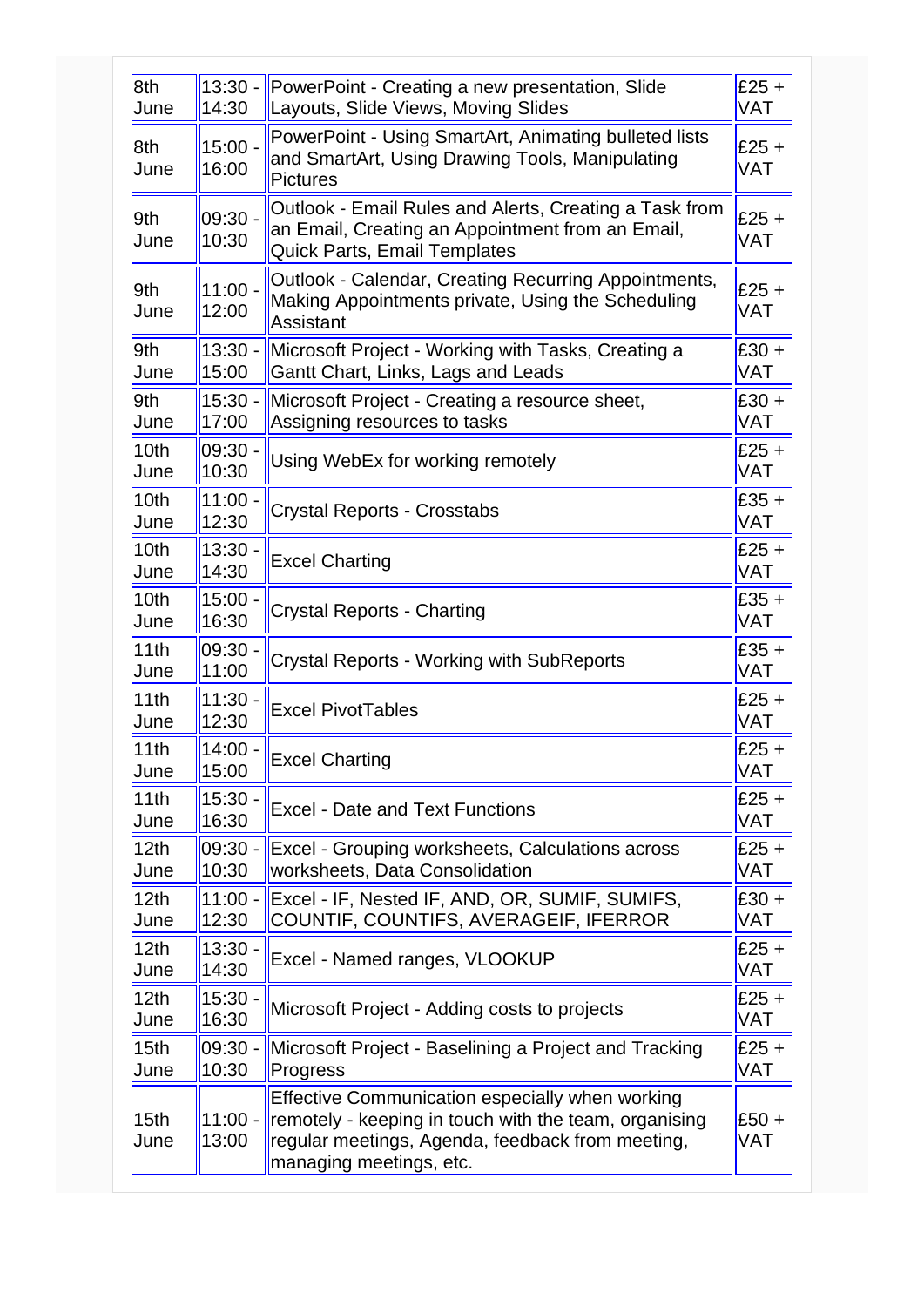| 15 <sub>th</sub><br>June | $13:30 -$<br>14:30 | Outlook - Emails Rules and Alerts, Creating a Task<br>from an Email, Creating an Appointment from an Email,<br>Quick Parts, Email Templates     | $£25 +$<br><b>VAT</b> |
|--------------------------|--------------------|-------------------------------------------------------------------------------------------------------------------------------------------------|-----------------------|
| 15 <sub>th</sub>         | $15:00 -$          | Word - Collaborating with Others - Sharing Documents,                                                                                           | $E25 +$               |
| June                     | 16:00              | Comments, Track Changes                                                                                                                         | <b>VAT</b>            |
| 16th                     | $09:00 -$          | <b>Introduction to Microsoft Teams</b>                                                                                                          | $£50 +$               |
| June                     | 12:00              |                                                                                                                                                 | <b>VAT</b>            |
| 16th                     | $15:00 -$          | <b>Introduction to OneNote</b>                                                                                                                  | $£30 +$               |
| June                     | 16:30              |                                                                                                                                                 | <b>VAT</b>            |
| 17th                     | $09:30 -$          | Microsoft Project - Views, Tables, Filters, Creating                                                                                            | $£30 +$               |
| June                     | 11:00              | Reports                                                                                                                                         | <b>VAT</b>            |
| 17 <sub>th</sub>         | $11:30 -$          | <b>Excel Pivot Tables</b>                                                                                                                       | $£25 +$               |
| June                     | 12:30              |                                                                                                                                                 | VAT                   |
| 17th                     | $14:00 -$          | Word - Using Word tables, General Word hints and tips                                                                                           | $£25 +$               |
| June                     | 15:00              |                                                                                                                                                 | <b>VAT</b>            |
| 17 <sub>th</sub>         | $15:30 -$          | Microsoft Word - Using Section Breaks effectively                                                                                               | $£25 +$               |
| June                     | 16:30              |                                                                                                                                                 | <b>VAT</b>            |
| 18 <sub>th</sub>         | $09:30 -$          | Delegating - How to delegate effectively                                                                                                        | $£50 +$               |
| June                     | 11:30              |                                                                                                                                                 | <b>VAT</b>            |
| 18 <sub>th</sub>         | $13:30 -$          | Crystal Reports - Creating and Formatting a Report                                                                                              | $£35 +$               |
| June                     | 15:00              |                                                                                                                                                 | VAT                   |
| 18 <sub>th</sub>         | $15:30 -$          | Word - Working with Large Documents - Heading                                                                                                   | $£25 +$               |
| June                     | 16:30              | Styles, Section Breaks, Automating Tables of Contents                                                                                           | <b>VAT</b>            |
| 19 <sub>th</sub>         | $09:30 -$          | Excel - Sorting, Filtering, Conditional Formatting                                                                                              | $£25 +$               |
| June                     | 10:30              |                                                                                                                                                 | <b>VAT</b>            |
| 19 <sub>th</sub>         | $11:30 -$          | Using Zoom for Remote Working                                                                                                                   | $£15 +$               |
| June                     | 12:10              |                                                                                                                                                 | <b>VAT</b>            |
| 19th                     | $14:00 -$          | Using Outlook for Time Management                                                                                                               | $E30 +$               |
| June                     | 15:00              |                                                                                                                                                 | <b>VAT</b>            |
| 19 <sub>th</sub>         | $15:30 -$          | Word - Mailmerge                                                                                                                                | $£25 +$               |
| June                     | 16:30              |                                                                                                                                                 | <b>VAT</b>            |
| 22nd                     | $09:30 -$          | <b>Crystal Reports - Mailing Labels</b>                                                                                                         | $£25 +$               |
| June                     | 10:30              |                                                                                                                                                 | <b>VAT</b>            |
| 22 <sub>nd</sub><br>June | $11:00 -$<br>13:00 | Communication Skills - Questioning Techniques,<br>Listening Skills, Aggressive, Defensive and Assertive<br><b>Behaviour</b>                     | $£50 +$<br>VAT        |
| 22nd                     | $14:00 -$          | Word - Working with Pictures and Drawing Objects -                                                                                              | $£25 +$               |
| June                     | 15:00              | Inserting, Text Wrapping, Sizing, Effects                                                                                                       | VAT                   |
| 22nd                     | $15:30 -$          | Word - Collaborating with Others - Sharing Documents,                                                                                           | $E25 +$               |
| June                     | 16:30              | Comments, Track Changes                                                                                                                         | <b>VAT</b>            |
| 23rd<br>June             | $09:30 -$<br>10:30 | Time Management - Goals and Objectives, The<br>SMART approach to generating goals, Identifying<br>Goals, Prioritising Work, Urgent vs Important | $£30 +$<br>VAT        |
| 23rd                     | $11:00 -$          | Time Management - Setting goals and priorities, Urgent E50 +                                                                                    | <b>VAT</b>            |
| June                     | 13:00              | vs Important                                                                                                                                    |                       |
|                          |                    |                                                                                                                                                 |                       |